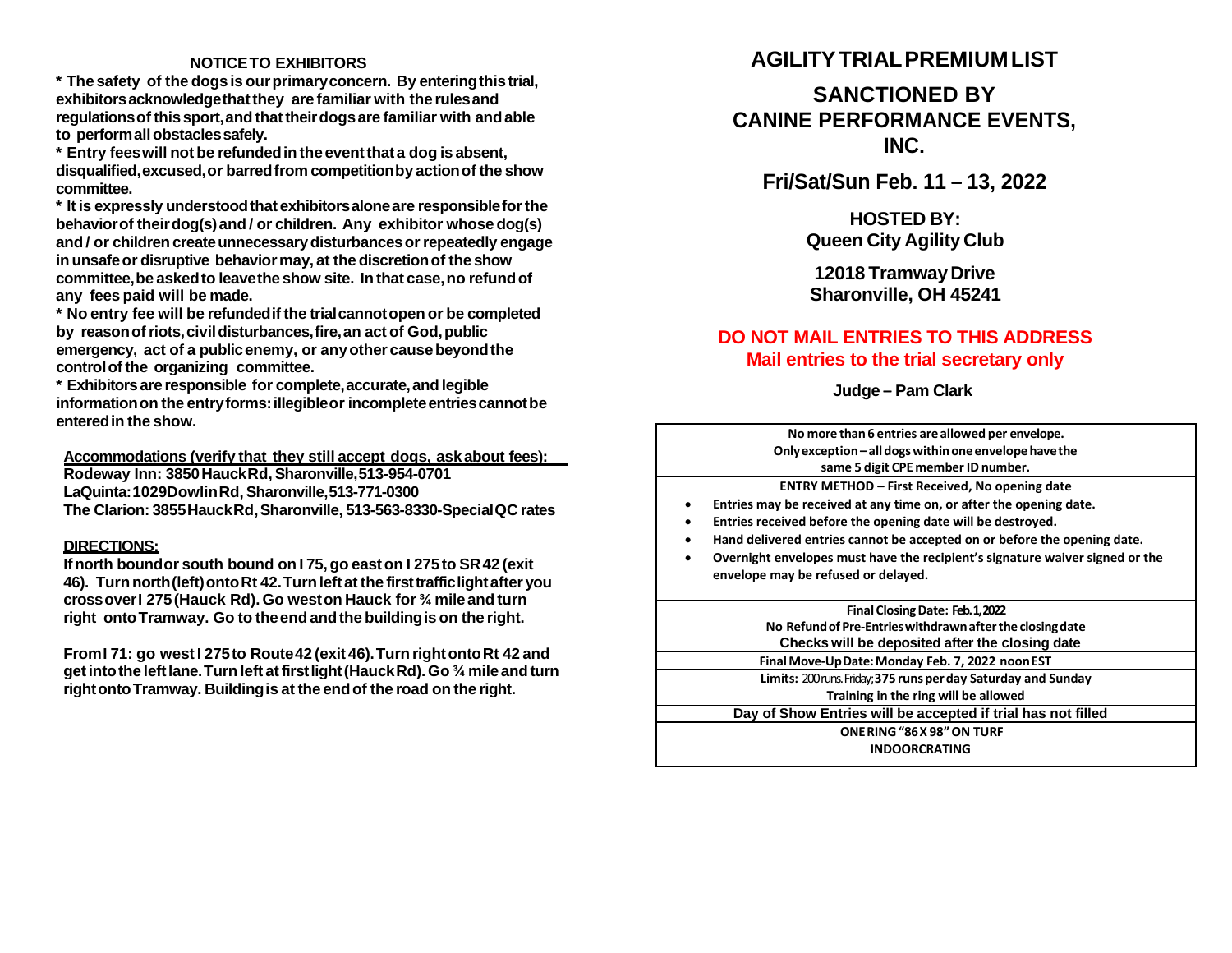| <b>Trial Chairperson</b>                                                            | <b>Trial Secretary</b> |  |
|-------------------------------------------------------------------------------------|------------------------|--|
| Karen York                                                                          | Tammie Flood           |  |
| caseyvonbaron@yahoo.com                                                             | 7534 Ross Rd.          |  |
|                                                                                     | Oregonia, OH 45054     |  |
|                                                                                     | isis515@hotmail.com    |  |
|                                                                                     | 513-257-5315           |  |
| <b>Committee Members</b>                                                            |                        |  |
| Jane Dewey, MaryAnn Schmithorst, Jenn Stuckey, Maryann Chappelear, Stevie<br>Tempel |                        |  |

**The followingorder is the scheduledorderforthe trialto be run. If the orderneedsto be changedforthe trialdue to extremepre-trial circumstances,it will be postedin the confirmationlettersentto preenteredexhibitorsat least7 daysbeforethe firsttrialday. The order will only be changedat the trialin the caseof anextremereasonand mustbe agreeduponby the host club and judge(s).**

| Friday Feb. 11                                                                | Saturday Feb. 12                                                                    | Sunday Feb. 13                                                 |  |  |
|-------------------------------------------------------------------------------|-------------------------------------------------------------------------------------|----------------------------------------------------------------|--|--|
| <b>Jackpot</b><br><b>Standard</b>                                             | <b>Jumpers</b><br><b>Standard</b><br><b>Snooker</b><br>Wildcard<br><b>Fullhouse</b> | <b>Jackpot</b><br><b>Standard</b><br><b>Colors</b><br>Wildcard |  |  |
| MEASURING & CHECK-IN: Fri: 12:15-12:30 Judging begins at 1 pm                 |                                                                                     |                                                                |  |  |
| Sat & Sun: 7:15-7:30 AM, Judging begins at 8 am                               |                                                                                     |                                                                |  |  |
| See the forms page atwww.k9cpe.com for a membership form.                     |                                                                                     |                                                                |  |  |
| See "Registering with CPE" in the online rulebook for registration questions. |                                                                                     |                                                                |  |  |

*THERE WILL BE* **NO** *MEASURING OF DOGS* **AFTER** *JUDGE'S BRIEFING BEGINS EACH DAY - ALL DOGS* **WITHOUT** *A PERMANENT CARD* **MUST** *BE MEASURED BEFORE THE JUDGESBRIEFINGTOSHOWTHATDAY-* **THEREWILLBE NO EXCEPTIONS**

**QCAC will be allowing DTIR runs**

**PRIZES & AWARDS: Placement rosettes or ribbons will be awardedfor 1<sup>st</sup> through 4<sup>th</sup> placefor Qualifyingand non-qualifyingscoresfor all classes.DogswithanNT (no time) arenoteligible foranyribbons. Qualifyingribbons will beawardedto alldogsreceivinga qualifying score, and JrHandlers in Standard.**

**EXERCISEYOURDOG RESPONSIBLY! PLEASEPICK UP AFTERYOUR DOG AT THE SHOWSITE AND HOTELS! ALLDOGS MUST BE ON LEASH EXCEPTWHEN IN THE RING OR WARMUP AREA. THEREIS A LEASHLAWIN THE TRIAL SITE'S STATE.**

**OBSTACLES**: The followingobstaclesmaybe used.Obstaclespecifications shall meet the current CPE obstacle requirements

| Aframe-9' sides, rubber granules, slats       |              | Dog Walk - 12' planks, rubber granules, slats |                   |
|-----------------------------------------------|--------------|-----------------------------------------------|-------------------|
| Teeter - 12' plank, rubber granules, slatless |              | Weave poles - 24" poles- center to center     |                   |
| Jumps: Bar, Spread, Panel                     | Open Tunnels |                                               | Pause Table-games |
|                                               |              |                                               |                   |

We now have an online form for volunteer sign-up. The link will be included in the final confirmation email that will go out 7-10 days before the trial.

During the trial we need gate stewards, timers, scribes, bar setters, leash runners, scribe sheet runners, and course builders

Don't worry if you don't know how to do a job! They are easy and we can show you how!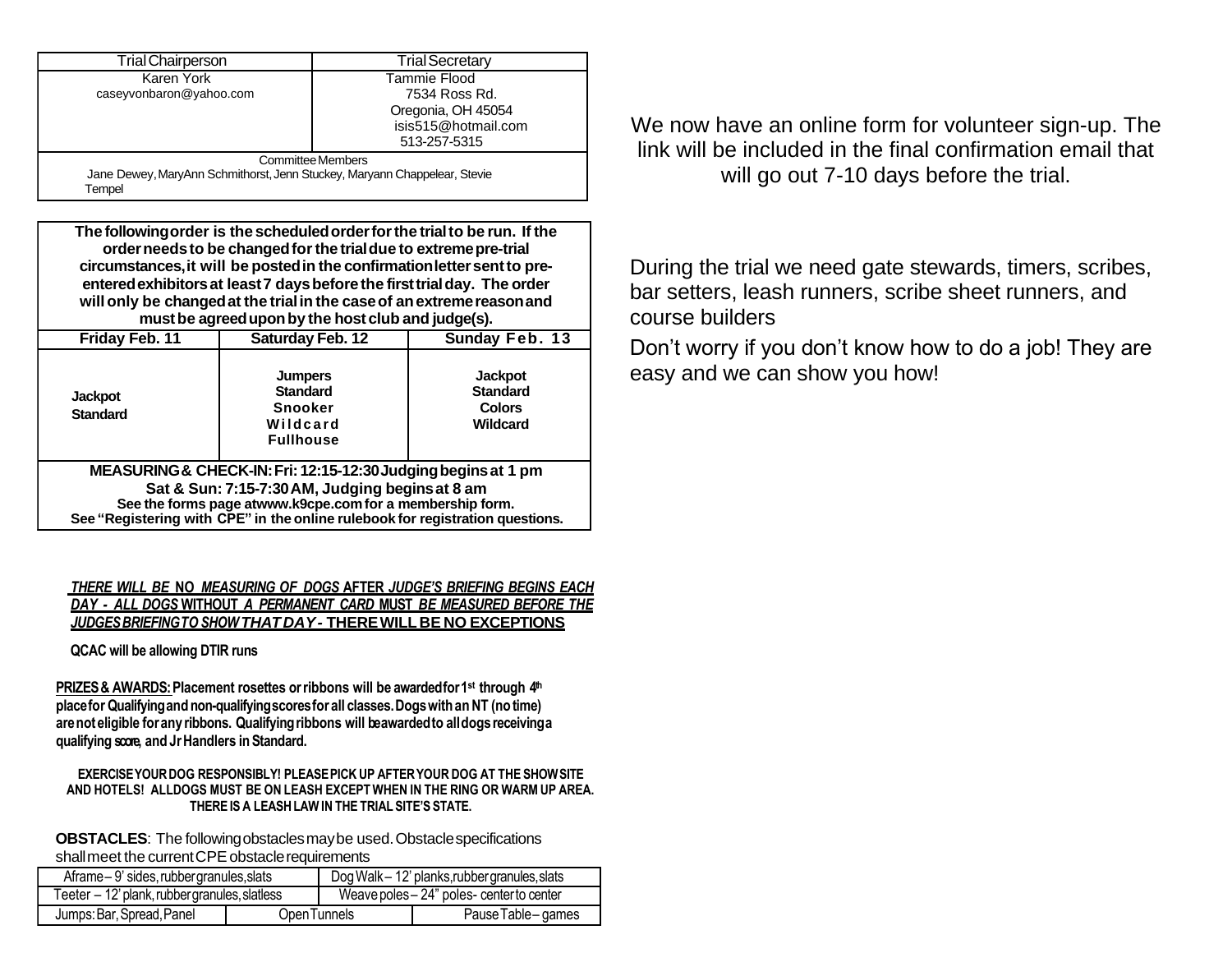**CPEtrialrules – shortenedversion: seetheonlinerulebookat [www.k9cpe.comf](http://www.k9cpe.com/)orregistrationinfo,"Registering with CPE"and further infoon heightcategoriesandrules.**

**Jump Heights** – no dog will jump lower than 4"

P-Card = Permanent Card: the lowest allowable Regular height a dog may jump in CPE.

| <b>Measurement</b> | Regular<br>(P-card or higher) | <b>Veterans</b> | <b>Enthusiast</b> | <b>Specialist</b> |
|--------------------|-------------------------------|-----------------|-------------------|-------------------|
| 8"orless           | 4"                            | 4"              | 4"                | 4"                |
| over8",12"orless   | ייא                           | 4"              | 4"                | 4"                |
| over12",16"orless  | 12"                           | ጸ"              | 8"                | 4"                |
| over16",20"orless  | 16"                           | 12"             | 12"               | 8"                |
| over20",24"orless  | 20"                           | 16"             | 16"               | 12"               |
| over24"            | 24"                           | 20"             | 20"               | 16"               |

General CPE rules for entries/show site:

- $\triangleright$  Dogs must be at least 15 months or older the first day of the trial
- $\triangleright$  Blind (both eyes), lame, in season or aggressive dogs may not enter the show.The Club maychooseto excludeanyof theabovefrom the site.
- $\triangleright$  Dogs must be registered with CPE prior to the closing date of the trial, or by the trial date for Day Of Show entries. Registrationforms are on the Forms page: www.k9cpe.com. Forms MUST be mailed to CPE and are processed 2-3 times per week. CPE ID numbers are emailed to legible email addresses. Registrations can only be processed from mailed forms.
- $\triangleright$  Dogs must be able to be measured at their first show. If a dog cannot be measured, the dog cannot run and no refund will be issued. Dogs within  $\frac{1}{2}$ " of a jump height require at least one more measurement. When dogs reach their second birthday, a measurement is required. All dogs must be measured at their first trial regardless of jump height.
- $\triangleright$  Only CPE Judges can measure dogs.
- $\triangleright$  Electronic shock collars are not allowed at ANY CPE trial–training or bark.
- $\triangleright$  Handlers in all classes are permitted to walk the course, without a dog, prior to the start of the class. A warm-up jump shall be provided for all entered dogs. No relieving of dogs in the warm-up area.

#### **Dogs in the ring,leashes,exitingthe ring**

- $\triangleright$  Dogs shall run without anything attached to its body. This is for the safety of the dog. This includesno: collars,stitches,wrapsor any otheritem. The only exception is a small barrette or rubber band to keep hair out of a dog'seyes.
- $\triangleright$  Leashes may not have anything (other than name/license tags) attached to them when used in the ring.
- $\triangleright$  Dogs may enter the ring on a collar, quick release harness or head halti/leader. If prong collars are allowed per the show site, they may *not* be usedto takea dog into thering.
- $\triangleright$  Handlers may not carry their leash with them on the course if done so, an NT will result. Exception: Handicapped handlers that have a mobility

problemin pickingup the leashat the finish may puttheir leashin their pocket– the leashmustbe outof sight.

 $\triangleright$  Dogs must be under the handler's control when leaving the ring or the judge may enter the run as No Time - NT.

### **QCAC will allow Declared Training In the Ring**

QCAC will offer Declared training in the ring. The handler has the option if they want to use a toy or training aid at any time during their run, the handler must approach the Judge during Walkthrough or previously in that trial day for the Judge to approve the toy or training aid for use on the course.

- Handler must alert the Judge upon entry to the ring that the dog will be TIR. Handler is then allowed to have a reasonably sized silent toy/aid with them for use once their run has started (this toy must be approved by the Judge of record PRIOR to the start of the class to determine its eligibility, absolutely no food/scents/audible devices). The toy is NOT allowed to be used in either gate chute or prior to the previous dog leaving the ring. See the online rulebook or current member letter for additional rules. The following items *are* considered training in the ring (see Fix and Go):
- Violating the 4 paw safety rule (directing the dog back onto the contact) Start line stay – leaving the dog and going back again to reposition the dog after the handler passes the plane of the first obstacle (before the handler leaves the dog, repositioning or repeated commands can be a delay of start)
- Putting the dog back on the table in the point games

### **Whilerunning on course**

- $\triangleright$  The handler will direct the dog through the course without a collar or lead.
- $\triangleright$  Food, toys, training devices (includes fanny packs and leash attachments) are not allowed within 10' feet of the ring. Clickers, training whistles and squeaky toys are not to be used within distraction distance of the ring.
- $\triangleright$  The handler may not carry anything that could aid the dog in its performance. Exclusion: Handicapped/Differently Abled Handlers using a cane, scooter, wheelchair, etc., to enable their progression around the course.

The handler may use any verbal or visual commands to direct the dog through the course. The Judge may assess a 5 fault penalty to elimination for any commandthatis not given in a sportsmanlikemanner. Faults can be, but are not limited to: foul or abusive language, display of anger, extreme frustration or excessive harshness. If the fault is severe enough, the Judge has the right to excusethe exhibitorfromthe ring and / or the remainderof the trial. If excused from the trial, a report would be filed with CPE. See Faults, Eliminations and Excusals in the rulebook.

**Questions?** See the rulespageon thewebsite[,www.k9cpe.como](http://www.k9cpe.com/)r your printed rulebook. If you have further questions, email CPE – [cpe@charter.net.](mailto:cpe@charter.net)

# **Run Safe, Have Fun, Run Fast, Run Clean!**